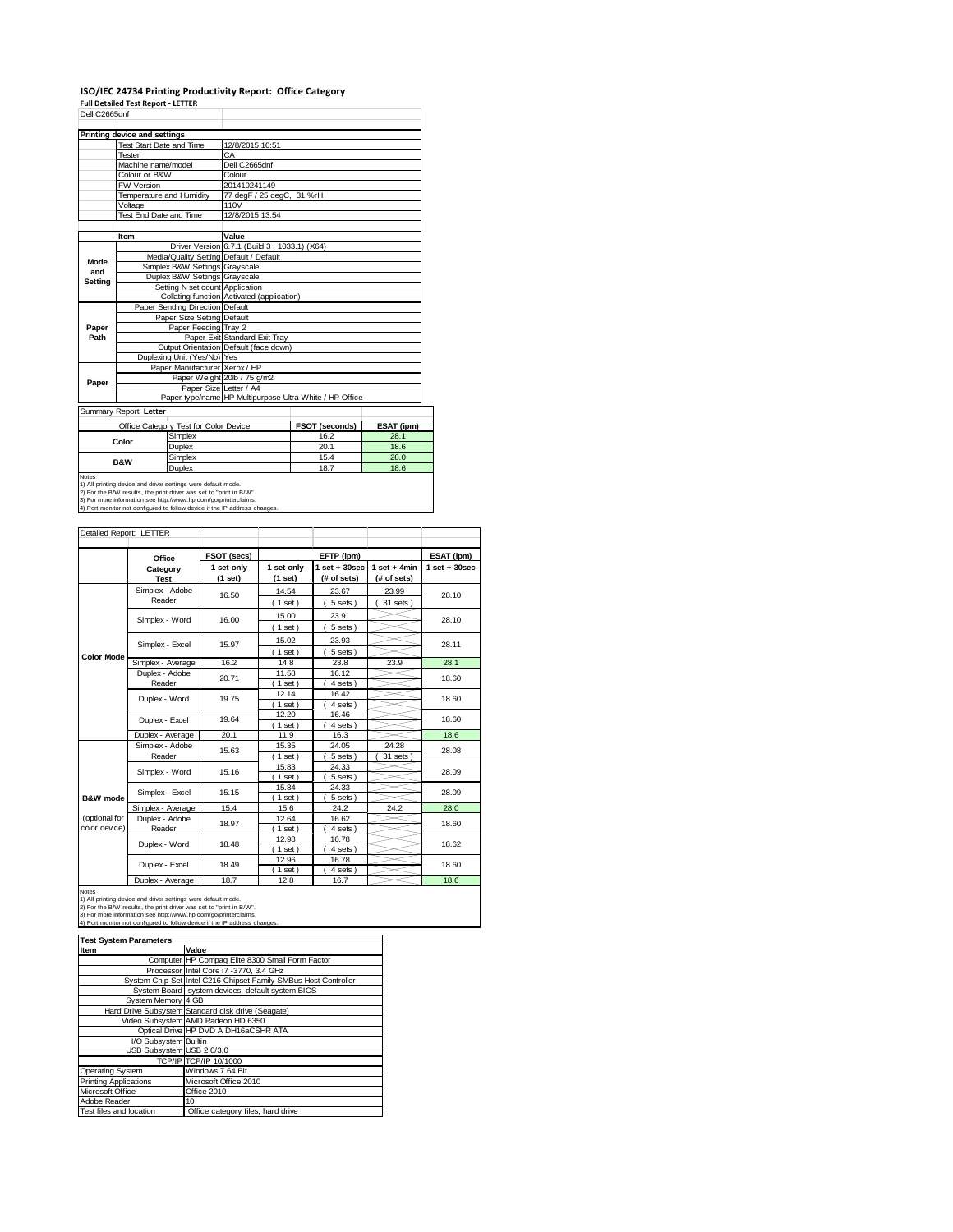# **ISO/IEC 24734 Printing Productivity Report: Office Category Full Detailed Test Report ‐ A4** Dell C2665dnf

|         | Printing device and settings    |                                                                                                                                                                                                         |                                                                            |                                                         |            |
|---------|---------------------------------|---------------------------------------------------------------------------------------------------------------------------------------------------------------------------------------------------------|----------------------------------------------------------------------------|---------------------------------------------------------|------------|
|         | <b>Test Start Date and Time</b> |                                                                                                                                                                                                         | 12/8/2015 10:51                                                            |                                                         |            |
|         | Tester                          |                                                                                                                                                                                                         | CA                                                                         |                                                         |            |
|         | Machine name/model              |                                                                                                                                                                                                         | Dell C2665dnf                                                              |                                                         |            |
|         | Colour or B&W                   |                                                                                                                                                                                                         | Colour                                                                     |                                                         |            |
|         | <b>FW Version</b>               |                                                                                                                                                                                                         | 201410241149                                                               |                                                         |            |
|         | Temperature and Humidity        |                                                                                                                                                                                                         | 77 degF / 25 degC, 31 %rH                                                  |                                                         |            |
|         | Voltage                         |                                                                                                                                                                                                         | 110V                                                                       |                                                         |            |
|         | Test End Date and Time          |                                                                                                                                                                                                         | 12/8/2015 13:54                                                            |                                                         |            |
|         |                                 |                                                                                                                                                                                                         |                                                                            |                                                         |            |
|         | Item                            |                                                                                                                                                                                                         | Value                                                                      |                                                         |            |
|         |                                 |                                                                                                                                                                                                         | Driver Version 6.7.1 (Build 3: 1033.1) (X64)                               |                                                         |            |
|         |                                 |                                                                                                                                                                                                         | Media/Quality Setting Default / Default                                    |                                                         |            |
| Mode    |                                 | Simplex B&W Settings Grayscale                                                                                                                                                                          |                                                                            |                                                         |            |
| and     |                                 | Duplex B&W Settings Grayscale                                                                                                                                                                           |                                                                            |                                                         |            |
| Setting |                                 | Setting N set count Application                                                                                                                                                                         |                                                                            |                                                         |            |
|         |                                 |                                                                                                                                                                                                         | Collating function Activated (application)                                 |                                                         |            |
|         |                                 | Paper Sending Direction Default                                                                                                                                                                         |                                                                            |                                                         |            |
|         |                                 | Paper Size Setting Default                                                                                                                                                                              |                                                                            |                                                         |            |
| Paper   |                                 | Paper Feeding Tray 2                                                                                                                                                                                    |                                                                            |                                                         |            |
| Path    |                                 |                                                                                                                                                                                                         | Paper Exit Standard Exit Trav                                              |                                                         |            |
|         |                                 |                                                                                                                                                                                                         | Output Orientation Default (face down)                                     |                                                         |            |
|         |                                 | Duplexing Unit (Yes/No) Yes                                                                                                                                                                             |                                                                            |                                                         |            |
|         |                                 | Paper Manufacturer Xerox / HP                                                                                                                                                                           |                                                                            |                                                         |            |
| Paper   |                                 |                                                                                                                                                                                                         | Paper Weight 20lb / 75 g/m2                                                |                                                         |            |
|         |                                 | Paper Size Letter / A4                                                                                                                                                                                  |                                                                            |                                                         |            |
|         |                                 |                                                                                                                                                                                                         |                                                                            | Paper type/name HP Multipurpose Ultra White / HP Office |            |
|         | Summary Report: A4              |                                                                                                                                                                                                         |                                                                            |                                                         |            |
|         |                                 | Office Category Test for Color Device                                                                                                                                                                   |                                                                            | FSOT (seconds)                                          | ESAT (ipm) |
|         | Colour                          | Simplex                                                                                                                                                                                                 |                                                                            | 16.5                                                    | 27.0       |
|         |                                 | Duplex                                                                                                                                                                                                  |                                                                            | 20.5                                                    | 18.1       |
|         | <b>B&amp;W</b>                  | Simplex                                                                                                                                                                                                 |                                                                            | 15.7                                                    | 27.0       |
|         |                                 | Duplex                                                                                                                                                                                                  |                                                                            | 19.1                                                    | 18.1       |
| Notes   |                                 | 1) All printing device and driver settings were default mode.<br>2) For the B/W results, the print driver was set to "print in B/W".<br>3) For more information see http://www.hp.com/go/printerclaims. | 4) Port monitor not configured to follow device if the IP address changes. |                                                         |            |

 $\overline{\phantom{a}}$ 

| Detailed Report: A4 |                          |                       |                       |                                  |                               |                   |  |
|---------------------|--------------------------|-----------------------|-----------------------|----------------------------------|-------------------------------|-------------------|--|
|                     | Office                   | FSOT (secs)           |                       | EFTP (ipm)                       |                               | ESAT (ipm)        |  |
|                     | Category<br><b>Test</b>  | 1 set only<br>(1 set) | 1 set only<br>(1 set) | $1$ set $+30$ sec<br>(# of sets) | $1$ set + 4min<br>(# of sets) | $1$ set $+30$ sec |  |
|                     | Simplex - Adobe          | 16.78                 | 14.29                 | 22.92                            | 24.72                         | 27.04             |  |
|                     | Reader                   |                       | $1$ set)              | $5 sets$ )                       | 30 sets                       |                   |  |
|                     | Simplex - Word           | 16.36                 | 14.66                 | 23.08                            |                               | 27.04             |  |
|                     |                          |                       | $1$ set)              | 5 sets)                          |                               |                   |  |
| Colour<br>Mode      | Simplex - Excel          | 16.34                 | 14.68                 | 23.15                            |                               | 27.04             |  |
|                     |                          |                       | $1$ set)              | 5 sets)                          |                               |                   |  |
|                     | Simplex - Average        | 16.5                  | 14.5                  | 23.0                             | 24.7                          | 27.0              |  |
|                     | Duplex - Adobe           | 21.17                 | 11.32                 | 15.76                            |                               | 18.14<br>18.14    |  |
|                     | Reader                   |                       | $1$ set)              | 4 sets)                          |                               |                   |  |
|                     | Duplex - Word            | 20.19                 | 11.88                 | 16.04                            |                               |                   |  |
|                     |                          |                       | 1 set                 | 4 sets)                          |                               |                   |  |
|                     | Duplex - Excel           | 20.02                 | 11.98                 | 16.06                            |                               | 18.14             |  |
|                     |                          |                       | $1$ set)              | 4 sets)                          |                               |                   |  |
|                     | Duplex - Average         | 20.5                  | 11.7                  | 15.9                             |                               | 18.1              |  |
|                     | Simplex - Adobe          | 15.92                 | 15.07                 | 23.31                            | 24.73                         | 27.04<br>27.05    |  |
|                     | Reader                   |                       | $1$ set)              | 5 sets                           | 30 sets                       |                   |  |
|                     | Simplex - Word           | 15.50                 | 15.48                 | 23.51                            |                               |                   |  |
|                     |                          |                       | 1 set                 | 5 sets)                          |                               |                   |  |
|                     | Simplex - Excel          | 15.50                 | 15.48                 | 23.53                            |                               | 27.05             |  |
| B&W mode            |                          | 15.7                  | $1$ set)<br>15.3      | 5 sets)<br>23.4                  |                               | 27.0              |  |
| (optional for       | Simplex - Average        |                       | 12.38                 | 16.24                            | 24.7                          |                   |  |
| color device)       | Duplex - Adobe<br>Reader | 19.37                 | $1$ set)              | 4 sets)                          |                               | 18.14             |  |
|                     |                          |                       | 12.70                 | 16.40                            |                               |                   |  |
|                     | Duplex - Word            | 18.87                 | $1$ set)              | 4 sets)                          |                               | 18.14             |  |
|                     |                          |                       | 12.74                 | 16.40                            |                               |                   |  |
|                     | Duplex - Excel           | 18.82                 | 1 set                 | 4 sets)                          |                               | 18.14             |  |
|                     | Duplex - Average         | 19.1                  | 12.6                  | 16.3                             |                               | 18.1              |  |

Notes<br>1) All printing device and driver settings were default mode.<br>2) For the B/W results, the print driver was set to "print in B/W".<br>3) For more information see http://www.hp.com/go/printerclaims.<br>4) Port monitor not co

| <b>Test System Parameters</b> |                                                                 |  |  |  |
|-------------------------------|-----------------------------------------------------------------|--|--|--|
| Item                          | Value                                                           |  |  |  |
|                               | Computer HP Compaq Elite 8300 Small Form Factor                 |  |  |  |
|                               | Processor Intel Core i7 -3770, 3.4 GHz                          |  |  |  |
|                               | System Chip Set Intel C216 Chipset Family SMBus Host Controller |  |  |  |
|                               | System Board system devices, default system BIOS                |  |  |  |
| System Memory 4 GB            |                                                                 |  |  |  |
|                               | Hard Drive Subsystem Standard disk drive (Seagate)              |  |  |  |
|                               | Video Subsystem AMD Radeon HD 6350                              |  |  |  |
|                               | Optical Drive HP DVD A DH16aCSHR ATA                            |  |  |  |
| I/O Subsystem Builtin         |                                                                 |  |  |  |
| USB Subsystem USB 2.0/3.0     |                                                                 |  |  |  |
|                               | TCP/IPITCP/IP 10/1000                                           |  |  |  |
| <b>Operating System</b>       | Windows 7 64 Bit                                                |  |  |  |
| <b>Printing Applications</b>  | Microsoft Office 2010                                           |  |  |  |
| Microsoft Office              | Office 2010                                                     |  |  |  |
| Adobe Reader                  | 10                                                              |  |  |  |
| Test files and location       | Office category files, hard drive                               |  |  |  |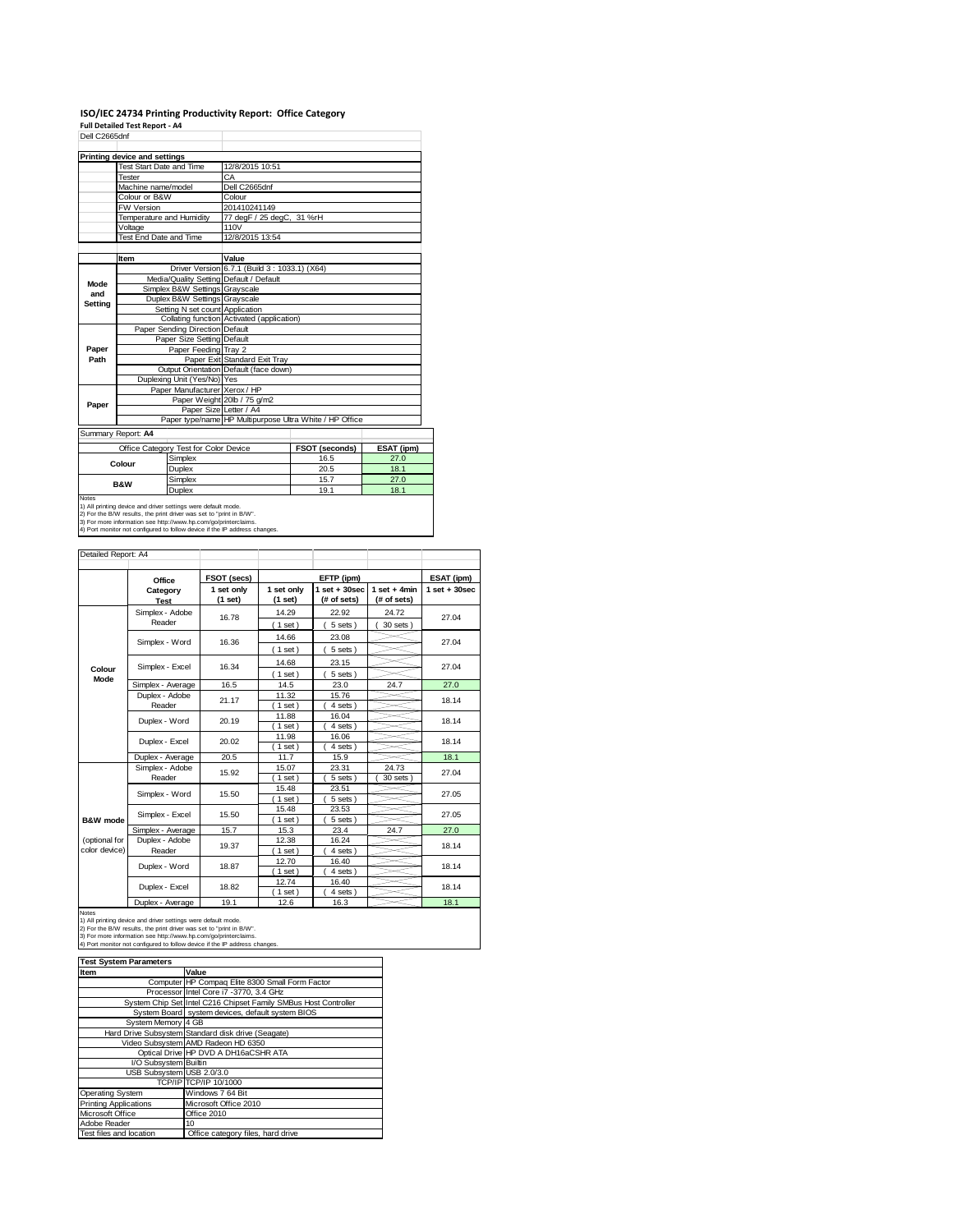### **ISO/IEC 17629 First Print Out Time Report: Office Category**

**Full Detailed Test Report ‐ LETTER** Dell C2665dnf

|            | Printing device and settings    |                                |  |  |  |
|------------|---------------------------------|--------------------------------|--|--|--|
|            | <b>Test Start Date and Time</b> | 12/7/2015 15:57                |  |  |  |
|            | Tester                          | CA                             |  |  |  |
|            | Machine name/model              | Dell C2665dnf                  |  |  |  |
|            | Colour or B&W                   | Colour                         |  |  |  |
|            | FW Version                      | 201410241149                   |  |  |  |
|            | Configuration (options)         | Default                        |  |  |  |
|            | Controller                      |                                |  |  |  |
|            | Printing device page count      | Not Specified                  |  |  |  |
|            | Printing supplies page count    | Not Specified                  |  |  |  |
|            | Temperature and Humidity        | 77 degF / 25 degC, 29 %rH      |  |  |  |
|            | Voltage                         | 110V                           |  |  |  |
|            | Test End Date and Time          | 1/19/2016 9:54                 |  |  |  |
|            |                                 |                                |  |  |  |
|            | Item                            | Value                          |  |  |  |
| Mode       | PDL and driver version          | 6.7.1 (Build 3: 1033.1) (X64)  |  |  |  |
| and        | Print Quality mode              | default                        |  |  |  |
| Setting    | <b>B&amp;W</b> settings         | default                        |  |  |  |
|            | Paper feed orientation          | Short Edge                     |  |  |  |
| Paper      | Paper type setting              | default                        |  |  |  |
|            | Paper feeding                   | Standard cassette              |  |  |  |
|            | Paper exit                      | Standard exit tray             |  |  |  |
| Paper Path | Output orientation              | default (face up or face down) |  |  |  |

**FPOT from Ready (seconds)** Simplex 9.51<br>Duplex 13.40 Duplex 13.40 Simplex 8.72<br>Duplex 12.05 **ISO First Page Out Time Summary Report: Office Category** Summary Report: **Letter Color B&W**

Notes<br>1) All printing device and driver settings were default mode.<br>2) For the B:W results, the print driver was set to "print in B/W".<br>3) For more information see http://www.bp.com/go/printenclaims.<br>4) Port monitor not co

|                                |                                                                                                                                                                                                                                                |             |                                        | ISO First Page Out Time Report: Office Category |                              |                            |                    |                   |
|--------------------------------|------------------------------------------------------------------------------------------------------------------------------------------------------------------------------------------------------------------------------------------------|-------------|----------------------------------------|-------------------------------------------------|------------------------------|----------------------------|--------------------|-------------------|
| <b>Detailed Report: LETTER</b> |                                                                                                                                                                                                                                                |             |                                        |                                                 |                              |                            |                    |                   |
|                                |                                                                                                                                                                                                                                                |             | Word<br>(seconds)                      | Excel<br>(seconds)                              | Adobe<br>Reader<br>(seconds) | Average<br>(seconds)       | <b>Delay Time</b>  |                   |
|                                | FPOT from Ready - Simplex                                                                                                                                                                                                                      |             | 9.34                                   | 9.45                                            | 9.73                         | 9.51                       | 48 Seconds         |                   |
|                                | FPOT from Ready - Duplex                                                                                                                                                                                                                       |             | 13.02                                  | 13.08                                           | 14.10                        | 13.4                       | 48 Seconds         |                   |
| <b>Color Mode</b>              | FPOT from Sleep - Simplex                                                                                                                                                                                                                      |             |                                        |                                                 | 21.14                        |                            | 80 Minutes         |                   |
|                                | Recovery Time                                                                                                                                                                                                                                  |             |                                        |                                                 | 11.4                         |                            |                    |                   |
|                                | FPOT from Off - Simplex                                                                                                                                                                                                                        |             |                                        |                                                 | 69.85                        |                            |                    |                   |
|                                | Warm-up Time                                                                                                                                                                                                                                   |             |                                        |                                                 | 60.12                        |                            |                    |                   |
|                                | FPOT from Ready - Simplex                                                                                                                                                                                                                      |             | 8.47                                   | 8.60                                            | 9.08                         | 8.72                       | 48 Seconds         |                   |
| <b>B&amp;W Mode</b>            | FPOT from Ready - Duplex                                                                                                                                                                                                                       |             | 11.85                                  | 11.94                                           | 12.36                        | 12.05                      | 48 Seconds         |                   |
|                                | FPOT from Sleep - Simplex                                                                                                                                                                                                                      |             |                                        |                                                 | 20.40                        |                            | 80 Minutes         |                   |
|                                | Recovery Time                                                                                                                                                                                                                                  |             |                                        |                                                 | 11.3                         |                            |                    |                   |
|                                | FPOT from Off - Simplex                                                                                                                                                                                                                        |             |                                        |                                                 | 59.59                        |                            |                    |                   |
| Notes                          | Warm-up Time                                                                                                                                                                                                                                   |             |                                        |                                                 | 50.51                        |                            |                    |                   |
| <b>HP Data Table</b>           | 6) Details for FPOT from Sleep are shown below.                                                                                                                                                                                                |             |                                        |                                                 |                              |                            |                    |                   |
| <b>Detailed Report: LETTER</b> |                                                                                                                                                                                                                                                |             |                                        |                                                 |                              |                            |                    |                   |
|                                |                                                                                                                                                                                                                                                |             | <b>FPOT Avg</b><br>(secs)              | FPOT (secs)<br>Iteration 1                      | FPOT (secs)<br>Iteration 2   | FPOT (secs)<br>Iteration 3 | <b>Application</b> | <b>Delay Time</b> |
|                                | FPOT from Sleep                                                                                                                                                                                                                                |             | 21.14                                  | 21.22                                           | 21.05                        | <b>N/A</b>                 | Adobe Reader       | 80 Minutes        |
| <b>Color Mode</b>              | FPOT from Sleep (60 minutes)<br>HP/Non ISO Test                                                                                                                                                                                                |             | 21.14                                  | 21.22                                           | 21.05                        | <b>N/A</b>                 | Adobe Reader       | 80 Minutes        |
|                                | FPOT from Sleep                                                                                                                                                                                                                                |             | 20.40                                  | 20.49                                           | 20.30                        | <b>N/A</b>                 | Adobe Reader       | 80 Minutes        |
| <b>B&amp;W Mode</b>            | FPOT from Sleep (60 minutes)<br>HP/Non ISO Test                                                                                                                                                                                                |             | 20.40                                  | 20.49                                           | 20.30                        | <b>N/A</b>                 | Adobe Reader       | 80 Minutes        |
| Notes                          | 1) All printing device and driver settings were default mode.<br>results, the print driver was set to "print in R/W"<br>3 DLP includes detailed iterations as data measurements rnay vary run to run.<br><b>Test System Parameters</b><br>Item | Value       |                                        |                                                 |                              |                            |                    |                   |
|                                | Computer                                                                                                                                                                                                                                       |             | HP Compaq Elite 8300 Small Form Factor |                                                 |                              |                            |                    |                   |
|                                | Processor                                                                                                                                                                                                                                      |             | Intel Core i7 -3770, 3.4 GHz           |                                                 |                              |                            |                    |                   |
|                                | <b>System Chip Set</b>                                                                                                                                                                                                                         |             |                                        | Intel C216 Chipset Family SMBus Host Controller |                              |                            |                    |                   |
|                                | <b>System Board</b>                                                                                                                                                                                                                            |             | system devices, default system BIOS    |                                                 |                              |                            |                    |                   |
| <b>Test</b>                    | System Memory                                                                                                                                                                                                                                  | 4 GB        |                                        |                                                 |                              |                            |                    |                   |
| System                         | Hard Drive Subsystem                                                                                                                                                                                                                           |             | Standard disk drive (Seagate)          |                                                 |                              |                            |                    |                   |
|                                | Video Subsystem                                                                                                                                                                                                                                |             | AMD Radeon HD 6350                     |                                                 |                              |                            |                    |                   |
|                                | <b>Optical Drive</b>                                                                                                                                                                                                                           |             |                                        |                                                 |                              |                            |                    |                   |
|                                |                                                                                                                                                                                                                                                |             | HP DVD A DH16aCSHR ATA                 |                                                 |                              |                            |                    |                   |
|                                | /O Subsystem                                                                                                                                                                                                                                   | Builtin     |                                        |                                                 |                              |                            |                    |                   |
|                                | <b>USB Subsystem</b>                                                                                                                                                                                                                           | USB 2.0/3.0 |                                        |                                                 |                              |                            |                    |                   |
| Printing                       |                                                                                                                                                                                                                                                |             |                                        |                                                 |                              |                            |                    |                   |
| <b>Device</b><br>Connection    | TCP/IP                                                                                                                                                                                                                                         | 10/1000     |                                        |                                                 |                              |                            |                    |                   |

Operating System Windows 7 Business/Ultimate, 64 bit, Build 7601, SP 1 Microsoft Office 2010 SP2

Adobe Reader 10.1.4 Print Driver 6.7.1 (Build 3 : 1033.1) (X64)

**Software**

Printing Applications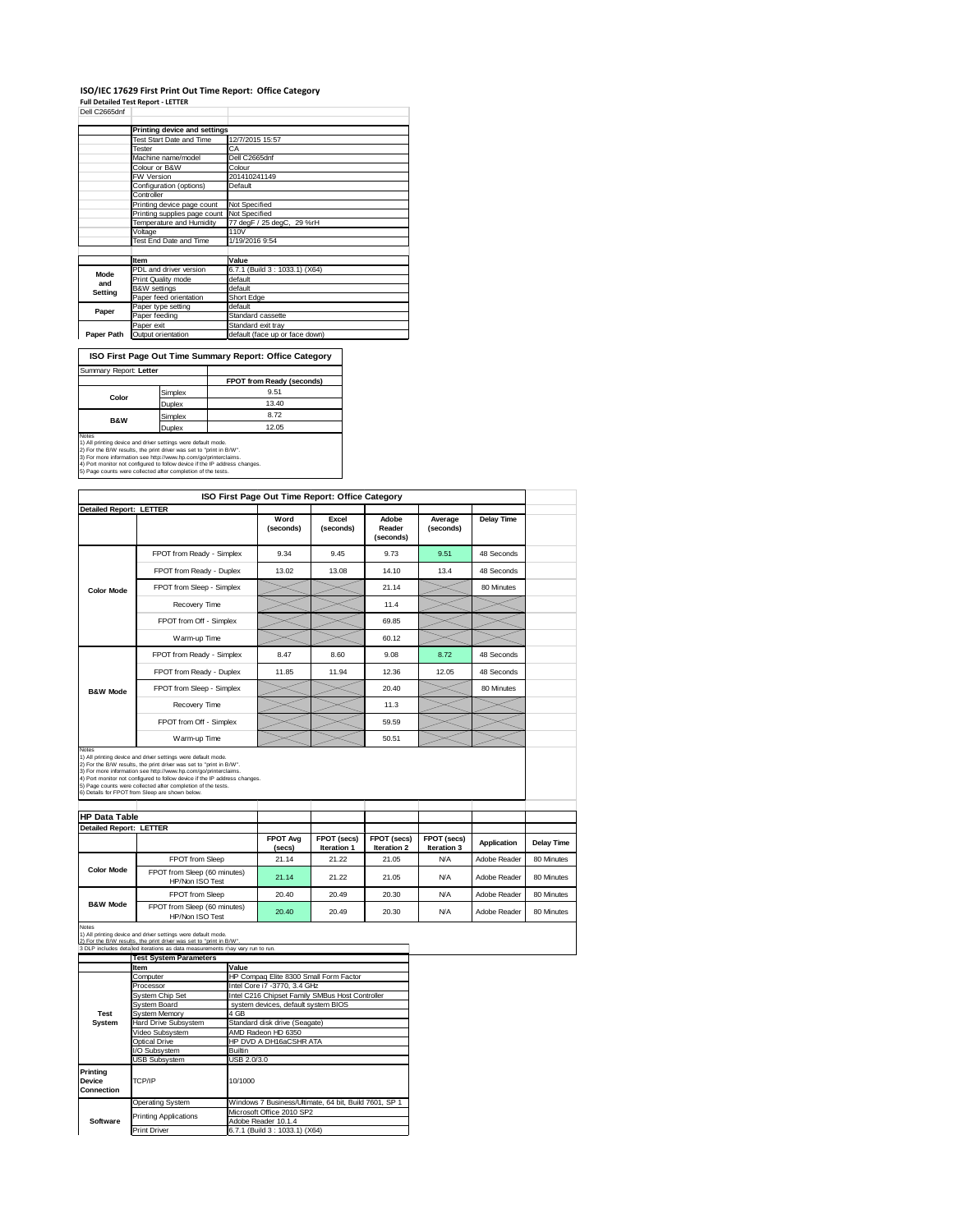#### **ISO/IEC 17629 First Print Out Time Report: Office Category Full Detailed Test Report ‐ A4**

|  | Dell C2665dnf |  |  |
|--|---------------|--|--|

|            | Printing device and settings    |                                |  |  |  |
|------------|---------------------------------|--------------------------------|--|--|--|
|            | <b>Test Start Date and Time</b> | 12/7/2015 15:57                |  |  |  |
|            | Tester                          | СA                             |  |  |  |
|            | Machine name/model              | Dell C2665dnf                  |  |  |  |
|            | Colour or B&W                   | Colour                         |  |  |  |
|            | FW Version                      | 201410241149                   |  |  |  |
|            | Configuration (options)         | Default                        |  |  |  |
|            | Controller                      |                                |  |  |  |
|            | Printing device page count      | Not Specified                  |  |  |  |
|            | Printing supplies page count    | Not Specified                  |  |  |  |
|            | Temperature and Humidity        | 77 degF / 25 degC, 29 %rH      |  |  |  |
|            | Voltage                         | 110V                           |  |  |  |
|            | Test End Date and Time          | 1/19/2016 9:54                 |  |  |  |
|            |                                 |                                |  |  |  |
|            | <b>Item</b>                     | Value                          |  |  |  |
| Mode       | PDL and driver version          | 6.7.1 (Build 3: 1033.1) (X64)  |  |  |  |
| and        | Print Quality mode              | default                        |  |  |  |
| Setting    | <b>B&amp;W</b> settings         | default                        |  |  |  |
|            | Paper feed orientation          | Short Edge                     |  |  |  |
| Paper      | Paper type setting              | default                        |  |  |  |
|            | Paper feeding                   | Standard cassette              |  |  |  |
|            | Paper exit                      | Standard exit tray             |  |  |  |
| Paper Path | Output orientation              | default (face up or face down) |  |  |  |

÷,

**FPOT from Ready (seconds) ISO First Page Out Time Summary Report: Office Category** Summary Report: A4

| Colour                                                                                                                                        | Simplex       | 9.60  |  |  |  |
|-----------------------------------------------------------------------------------------------------------------------------------------------|---------------|-------|--|--|--|
|                                                                                                                                               | <b>Duplex</b> | 13.64 |  |  |  |
| <b>B&amp;W</b>                                                                                                                                | Simplex       | 8.80  |  |  |  |
|                                                                                                                                               | <b>Duplex</b> | 12.21 |  |  |  |
| Notes<br>1) All printing device and driver settings were default mode.<br>2) For the B/W results, the print driver was set to "print in B/W". |               |       |  |  |  |

2) For the B/W results, the print driver was set to "print in B/W".<br>3) For more information see http://www.hp.com/go/printerclaims.<br>4) Port monitor not configured to follow device if the IP address changes.<br>5) Page counts

|                            |                                                                                                                                                                                               |                |                                        | ISO First Page Out Time Report: Office Category |                              |                            |                    |                   |
|----------------------------|-----------------------------------------------------------------------------------------------------------------------------------------------------------------------------------------------|----------------|----------------------------------------|-------------------------------------------------|------------------------------|----------------------------|--------------------|-------------------|
| <b>Detailed Report: A4</b> |                                                                                                                                                                                               |                |                                        |                                                 |                              |                            |                    |                   |
|                            |                                                                                                                                                                                               |                | Word<br>(seconds)                      | Excel<br>(seconds)                              | Adobe<br>Reader<br>(seconds) | Average<br>(seconds)       | <b>Delay Time</b>  |                   |
|                            | FPOT from Ready - Simplex                                                                                                                                                                     |                | 9.43                                   | 9.53                                            | 9.83                         | 9.60                       | 48 Seconds         |                   |
|                            | FPOT from Ready - Duplex                                                                                                                                                                      |                | 13.29                                  | 13.30                                           | 14.31                        | 13.64                      | 48 Seconds         |                   |
| <b>Color Mode</b>          | FPOT from Sleep - Simplex                                                                                                                                                                     |                |                                        |                                                 | 21.29                        |                            | 80 Minutes         |                   |
|                            | Recovery Time                                                                                                                                                                                 |                |                                        |                                                 | 11.5                         |                            |                    |                   |
|                            | FPOT from Off - Simplex                                                                                                                                                                       |                |                                        |                                                 | 73.67                        |                            |                    |                   |
|                            | Warm-up Time                                                                                                                                                                                  |                |                                        |                                                 | 63.84                        |                            |                    |                   |
|                            | FPOT from Ready - Simplex                                                                                                                                                                     |                | 8.61                                   | 8.72                                            | 9.06                         | 8.80                       | 48 Seconds         |                   |
|                            | FPOT from Ready - Duplex                                                                                                                                                                      |                | 12.02                                  | 12.10                                           | 12.49                        | 12.21                      | 48 Seconds         |                   |
| <b>B&amp;W Mode</b>        | FPOT from Sleep - Simplex                                                                                                                                                                     |                |                                        |                                                 | 20.30                        |                            | 80 Minutes         |                   |
|                            | Recovery Time                                                                                                                                                                                 |                |                                        |                                                 | 11.2                         |                            |                    |                   |
|                            | FPOT from Off - Simplex                                                                                                                                                                       |                |                                        |                                                 | 72.62                        |                            |                    |                   |
| Notes                      | Warm-up Time                                                                                                                                                                                  |                |                                        |                                                 | 63.56                        |                            |                    |                   |
|                            | 4) Port monitor not configured to follow device if the IP address changes.<br>5) Page counts were collected after completion of the tests.<br>6) Details for FPOT from Sleep are shown below. |                |                                        |                                                 |                              |                            |                    |                   |
| <b>HP Data Table</b>       |                                                                                                                                                                                               |                |                                        |                                                 |                              |                            |                    |                   |
| Detailed Report: A4        |                                                                                                                                                                                               |                |                                        |                                                 |                              |                            |                    |                   |
|                            |                                                                                                                                                                                               |                | <b>FPOT Avg</b><br>(secs)              | FPOT (secs)<br>Iteration 1                      | FPOT (secs)<br>Iteration 2   | FPOT (secs)<br>Iteration 3 | <b>Application</b> | <b>Delay Time</b> |
|                            | FPOT from Sleep                                                                                                                                                                               |                | 21.29                                  | 21.22                                           | 21.35                        | <b>N/A</b>                 | Adobe Reader       | 80 Minutes        |
| <b>Color Mode</b>          | FPOT from Sleep (60 minutes)<br>HP/Non ISO Test                                                                                                                                               |                | 21.29                                  | 21.22                                           | 21.35                        | <b>N/A</b>                 | Adobe Reader       | 80 Minutes        |
|                            | FPOT from Sleep                                                                                                                                                                               |                | 20.30                                  | 20.13                                           | 20.46                        | <b>N/A</b>                 | Adobe Reader       | 80 Minutes        |
| <b>B&amp;W Mode</b>        | FPOT from Sleep (60 minutes)<br>HP/Non ISO Test                                                                                                                                               |                | 20.30                                  | 20.13                                           | 20.46                        | <b>N/A</b>                 | Adobe Reader       | 80 Minutes        |
| Notes                      | 1) All printing device and driver settings were default mode.                                                                                                                                 |                |                                        |                                                 |                              |                            |                    |                   |
|                            | 2) For the B/W results, the print driver was set to "print in B/W"<br>3 DLP includes deta led iterations as data measurements may vary run to run.                                            |                |                                        |                                                 |                              |                            |                    |                   |
|                            | <b>Test System Parameters</b>                                                                                                                                                                 |                |                                        |                                                 |                              |                            |                    |                   |
|                            | Item                                                                                                                                                                                          | Value          |                                        |                                                 |                              |                            |                    |                   |
|                            | Computer                                                                                                                                                                                      |                | HP Compaq Elite 8300 Small Form Factor |                                                 |                              |                            |                    |                   |
|                            | Processor                                                                                                                                                                                     |                | Intel Core i7 -3770, 3.4 GHz           |                                                 |                              |                            |                    |                   |
|                            | System Chip Set                                                                                                                                                                               |                |                                        | Intel C216 Chipset Family SMBus Host Controller |                              |                            |                    |                   |
|                            | <b>System Board</b>                                                                                                                                                                           |                | system devices, default system BIOS    |                                                 |                              |                            |                    |                   |
| Test                       | System Memory                                                                                                                                                                                 | 4 GB           |                                        |                                                 |                              |                            |                    |                   |
| System                     | Hard Drive Subsystem                                                                                                                                                                          |                | Standard disk drive (Seagate)          |                                                 |                              |                            |                    |                   |
|                            | Video Subsystem                                                                                                                                                                               |                | AMD Radeon HD 6350                     |                                                 |                              |                            |                    |                   |
|                            | Optical Drive                                                                                                                                                                                 |                | HP DVD A DH16aCSHR ATA                 |                                                 |                              |                            |                    |                   |
|                            | /O Subsystem                                                                                                                                                                                  | <b>Builtin</b> |                                        |                                                 |                              |                            |                    |                   |
|                            | USB Subsystem                                                                                                                                                                                 | USB 2.0/3.0    |                                        |                                                 |                              |                            |                    |                   |

Operating System Windows 7 Business/Ultimate, 64 bit, Build 7601, SP 1 Microsoft Office 2010 SP2

Adobe Reader 10.1.4 Print Driver 6.7.1 (Build 3 : 1033.1) (X64)

TCP/IP 10/1000

Printing Applications

**Software**

**Printing Device Connection**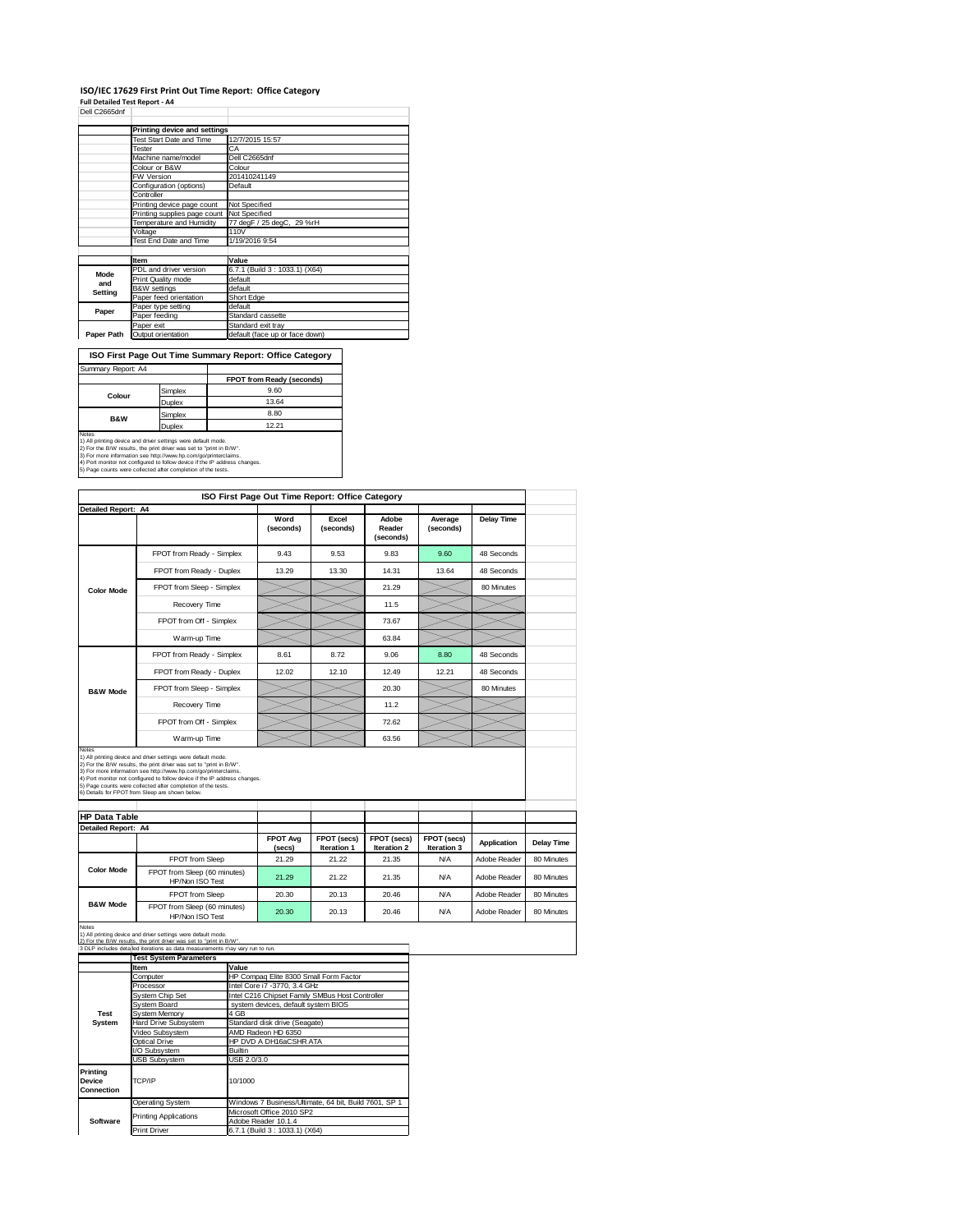### **ISO/IEC 29183 Copy Productivity Report**

**Full Detailed Test Report - LETTER**

| Dell C2665dnf                    |                                                                                                                                                                                                                                                                                                                                                                                                                                                                                                 |
|----------------------------------|-------------------------------------------------------------------------------------------------------------------------------------------------------------------------------------------------------------------------------------------------------------------------------------------------------------------------------------------------------------------------------------------------------------------------------------------------------------------------------------------------|
|                                  |                                                                                                                                                                                                                                                                                                                                                                                                                                                                                                 |
|                                  |                                                                                                                                                                                                                                                                                                                                                                                                                                                                                                 |
|                                  |                                                                                                                                                                                                                                                                                                                                                                                                                                                                                                 |
| <b>Tester</b> CA                 |                                                                                                                                                                                                                                                                                                                                                                                                                                                                                                 |
|                                  |                                                                                                                                                                                                                                                                                                                                                                                                                                                                                                 |
|                                  |                                                                                                                                                                                                                                                                                                                                                                                                                                                                                                 |
|                                  | FW Version 201410241149                                                                                                                                                                                                                                                                                                                                                                                                                                                                         |
|                                  |                                                                                                                                                                                                                                                                                                                                                                                                                                                                                                 |
|                                  |                                                                                                                                                                                                                                                                                                                                                                                                                                                                                                 |
|                                  |                                                                                                                                                                                                                                                                                                                                                                                                                                                                                                 |
|                                  |                                                                                                                                                                                                                                                                                                                                                                                                                                                                                                 |
| Pre-set Item                     | <b>Pre-set Value</b>                                                                                                                                                                                                                                                                                                                                                                                                                                                                            |
| <b>Output Resolution Default</b> |                                                                                                                                                                                                                                                                                                                                                                                                                                                                                                 |
|                                  |                                                                                                                                                                                                                                                                                                                                                                                                                                                                                                 |
|                                  | Copying Mode Colour for Colour and B&W for B&W                                                                                                                                                                                                                                                                                                                                                                                                                                                  |
|                                  |                                                                                                                                                                                                                                                                                                                                                                                                                                                                                                 |
|                                  | Collating function Set in Control Panel                                                                                                                                                                                                                                                                                                                                                                                                                                                         |
|                                  |                                                                                                                                                                                                                                                                                                                                                                                                                                                                                                 |
| Paper Type Setting Default       |                                                                                                                                                                                                                                                                                                                                                                                                                                                                                                 |
| Paper Feeding Tray 2             |                                                                                                                                                                                                                                                                                                                                                                                                                                                                                                 |
|                                  |                                                                                                                                                                                                                                                                                                                                                                                                                                                                                                 |
|                                  | Face Up Exit Default (face down)                                                                                                                                                                                                                                                                                                                                                                                                                                                                |
| <b>Fixing Capability Default</b> |                                                                                                                                                                                                                                                                                                                                                                                                                                                                                                 |
|                                  |                                                                                                                                                                                                                                                                                                                                                                                                                                                                                                 |
|                                  |                                                                                                                                                                                                                                                                                                                                                                                                                                                                                                 |
|                                  |                                                                                                                                                                                                                                                                                                                                                                                                                                                                                                 |
|                                  |                                                                                                                                                                                                                                                                                                                                                                                                                                                                                                 |
| Paper Manufacturer Xerox / HP    |                                                                                                                                                                                                                                                                                                                                                                                                                                                                                                 |
|                                  | Paper Weight 20lb / 75 g/m2                                                                                                                                                                                                                                                                                                                                                                                                                                                                     |
| Paper Size Letter / A4           |                                                                                                                                                                                                                                                                                                                                                                                                                                                                                                 |
|                                  | Paper type/name HP Multipurpose Ultra White / HP Office                                                                                                                                                                                                                                                                                                                                                                                                                                         |
|                                  | <b>Machine Setup Information</b><br>Test Start Date and Time 12/10/2015 13:23<br>Machine name/model Dell C2665dnf<br>Colour or B&W Colour<br>Configuration (options) Not Specified<br>Temperature and Humidity 77 degF / 25 degC, 26 %rH<br>Test End Date and Time: 1/13/2016 10:34<br><b>Output Quality Default</b><br>Auto Density Adjustment Default<br>Paper Sending Direction Default<br>Paper Exit Default<br>Image Quality Stability Default<br>Capacity of Paper Default<br>Others None |

Summary Report: **Letter**

|                                                                     | <b>sFCOT</b> | sESAT (ipm) |
|---------------------------------------------------------------------|--------------|-------------|
| Color                                                               | 15.0         | 28.0        |
| B&W                                                                 | 127          | 28.0        |
| Notes                                                               |              |             |
| First Copy Out and Copy Speed measured using ISO/IEC 29183, exclude |              |             |

First Copy Out and Copy Speed measured using ISO/IEC 29183, excludes<br>first set of test documents. For more information see<br>http://www.hp.com/go/printerclaims. Exact speed varies depending on the<br>system configuration and do

| Detailed Report: LETTER |               |              |       |             |                |             |  |
|-------------------------|---------------|--------------|-------|-------------|----------------|-------------|--|
|                         |               |              |       |             |                |             |  |
|                         | <b>Target</b> | sFCOT (secs) | 1copy | 1copy+30sec | 1copy+4minutes | sESAT (ipm) |  |
|                         | A             | 15.85        | 3.78  | 21.01       | 23.69          | 28.09       |  |
|                         |               |              |       | 17 sets     | 99 sets        |             |  |
|                         | B             | 15.13        | 3.97  | 20.77       |                | 28.10       |  |
|                         |               |              |       | 17 sets     |                |             |  |
| Color                   | C             | 14.39        | 4.16  | 21.02       |                | 28.08       |  |
|                         |               |              |       | 17 sets     |                |             |  |
|                         | D             | 14.32        | 4.18  | 19.96       |                | 28.08       |  |
|                         |               |              |       | 16 sets     |                |             |  |
|                         | Average       | 15.0         | 4.0   | 20.6        | 23.6           | 28.0        |  |
|                         | A             | 12.90        | 4.64  | 21.40       | 24.00          | 28.09       |  |
|                         |               |              |       | 16 sets     | 99 sets        |             |  |
|                         | B             | 11.30        | 5.30  | 21.29       |                | 28.08       |  |
|                         |               |              |       | 16 sets     |                |             |  |
| <b>B&amp;W</b>          | C             | 13.03        | 4.60  | 22.24       |                | 28.07       |  |
|                         |               |              |       | 17 sets     |                |             |  |
|                         | D             | 13.26        | 4.52  | 22.45       |                | 28.09       |  |
|                         |               |              |       | 17 sets     |                |             |  |
|                         | Average       | 12.7         | 4.7   | 21.8        | 24.0           | 28.0        |  |

Average 12.7 4.7 21.8 24.0 28.0<br>Notes<br>First Copy Out and Copy Speed measured using ISO/IEC 29183, excludes first set of test documents. For more information see<br>http://www.hp.com/go/printerclaims. Exact speed varies depend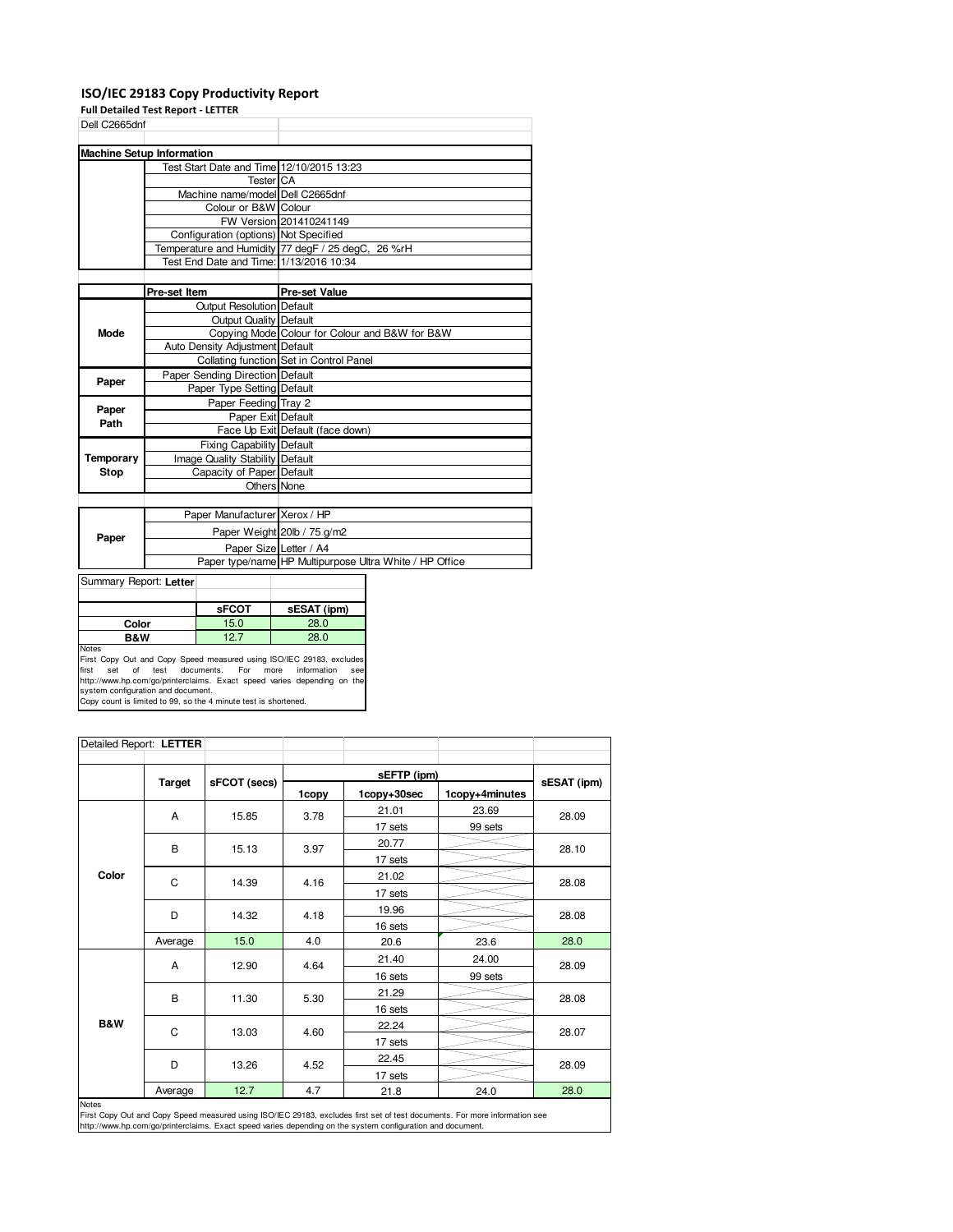### **ISO/IEC 29183 Copy Productivity Report**

**Full Detailed Test Report - A4**

| Dell C2665dnf                    |                                                                                                                                                                                                                                                                                                                                                                                                                                            |
|----------------------------------|--------------------------------------------------------------------------------------------------------------------------------------------------------------------------------------------------------------------------------------------------------------------------------------------------------------------------------------------------------------------------------------------------------------------------------------------|
|                                  |                                                                                                                                                                                                                                                                                                                                                                                                                                            |
|                                  |                                                                                                                                                                                                                                                                                                                                                                                                                                            |
|                                  |                                                                                                                                                                                                                                                                                                                                                                                                                                            |
|                                  |                                                                                                                                                                                                                                                                                                                                                                                                                                            |
|                                  |                                                                                                                                                                                                                                                                                                                                                                                                                                            |
|                                  |                                                                                                                                                                                                                                                                                                                                                                                                                                            |
|                                  |                                                                                                                                                                                                                                                                                                                                                                                                                                            |
|                                  |                                                                                                                                                                                                                                                                                                                                                                                                                                            |
|                                  |                                                                                                                                                                                                                                                                                                                                                                                                                                            |
|                                  |                                                                                                                                                                                                                                                                                                                                                                                                                                            |
|                                  |                                                                                                                                                                                                                                                                                                                                                                                                                                            |
| Pre-set Item                     | <b>Pre-set Value</b>                                                                                                                                                                                                                                                                                                                                                                                                                       |
| <b>Output Resolution Default</b> |                                                                                                                                                                                                                                                                                                                                                                                                                                            |
|                                  |                                                                                                                                                                                                                                                                                                                                                                                                                                            |
|                                  | Copying Mode Colour for Colour and B&W for B&W                                                                                                                                                                                                                                                                                                                                                                                             |
| Auto Density Adjustment Default  |                                                                                                                                                                                                                                                                                                                                                                                                                                            |
|                                  | Collating function Set in Control Panel                                                                                                                                                                                                                                                                                                                                                                                                    |
|                                  |                                                                                                                                                                                                                                                                                                                                                                                                                                            |
|                                  |                                                                                                                                                                                                                                                                                                                                                                                                                                            |
| Paper Feeding Tray 2             |                                                                                                                                                                                                                                                                                                                                                                                                                                            |
| Paper Exit Default               |                                                                                                                                                                                                                                                                                                                                                                                                                                            |
|                                  | Face Up Exit Default (face down)                                                                                                                                                                                                                                                                                                                                                                                                           |
| <b>Fixing Capability Default</b> |                                                                                                                                                                                                                                                                                                                                                                                                                                            |
| Image Quality Stability Default  |                                                                                                                                                                                                                                                                                                                                                                                                                                            |
| Capacity of Paper Default        |                                                                                                                                                                                                                                                                                                                                                                                                                                            |
| Others None                      |                                                                                                                                                                                                                                                                                                                                                                                                                                            |
|                                  |                                                                                                                                                                                                                                                                                                                                                                                                                                            |
| Paper Manufacturer Xerox / HP    |                                                                                                                                                                                                                                                                                                                                                                                                                                            |
|                                  | Paper Weight 20lb / 75 g/m2                                                                                                                                                                                                                                                                                                                                                                                                                |
| Paper Size Letter / A4           |                                                                                                                                                                                                                                                                                                                                                                                                                                            |
|                                  | Paper type/name HP Multipurpose Ultra White / HP Office                                                                                                                                                                                                                                                                                                                                                                                    |
|                                  | <b>Machine Setup Information</b><br>Test Start Date and Time 12/10/2015 13:23<br>Tester <sup>I</sup> CA<br>Machine name/model Dell C2665dnf<br>Colour or B&W Colour<br>FW Version 201410241149<br>Configuration (options) Not Specified<br>Temperature and Humidity 77 degF / 25 degC, 26 %rH<br>Test End Date and Time: 1/13/2016 10:34<br><b>Output Quality Default</b><br>Paper Sending Direction Default<br>Paper Type Setting Default |

| Summary Report: A4 |              |             |
|--------------------|--------------|-------------|
|                    |              |             |
|                    | <b>SFCOT</b> | sESAT (ipm) |
| Colour             | 14.8         | 27.0        |
| <b>B&amp;W</b>     | 12.1         | 27.0        |
| <b>Notes</b>       |              |             |

Notes<br>First Copy Out and Copy Speed measured using ISO/IEC 29183, excludes<br>first set of test documents. For more information see<br>http://www.hp.com/go/printerclaims. Exact speed varies depending on the<br>system configuration

| Detailed Report: A4 |               |              |              |             |                |             |
|---------------------|---------------|--------------|--------------|-------------|----------------|-------------|
|                     |               | sFCOT (secs) |              |             |                |             |
|                     | <b>Target</b> |              | 1copy        | 1copy+30sec | 1copy+4minutes | sESAT (ipm) |
|                     | A             | 14.65        | 4.09         | 20.05       | 21.68          | 27.04       |
|                     |               |              |              | 16 sets     | 99 sets        |             |
|                     | B             | 14.63        | 4.10         | 19.91       |                |             |
|                     |               |              |              | 16 sets     |                | 27.05       |
| Colour              | C             | 15.28        | 3.93         | 20.04       |                | 27.04       |
|                     |               |              |              | 16 sets     |                |             |
|                     |               | 14.64        | 4.09         | 20.03       |                | 27.05       |
|                     | D             |              |              | 16 sets     |                |             |
|                     | Average       | 14.8         | 4.0          | 20.0        | 21.6           | 27.0        |
|                     | Α             | 13.28        | 4.51         | 20.67       | 24.02          | 27.05       |
|                     |               |              |              | 16 sets     | 99 sets        |             |
|                     | B             |              | 5.24         | 20.64       |                | 27.05       |
|                     |               | 11.43        |              | 16 sets     |                |             |
| B&W                 | C             | 12.18        | 4.93<br>5.23 | 20.59       |                | 27.05       |
|                     |               |              |              | 16 sets     |                |             |
|                     | D             | 11.46        |              | 21.47       |                | 27.05       |
|                     |               |              |              | 16 sets     |                |             |
| <b>Notes</b>        | Average       | 12.1         | 4.9          | 20.8        | 24.0           | 27.0        |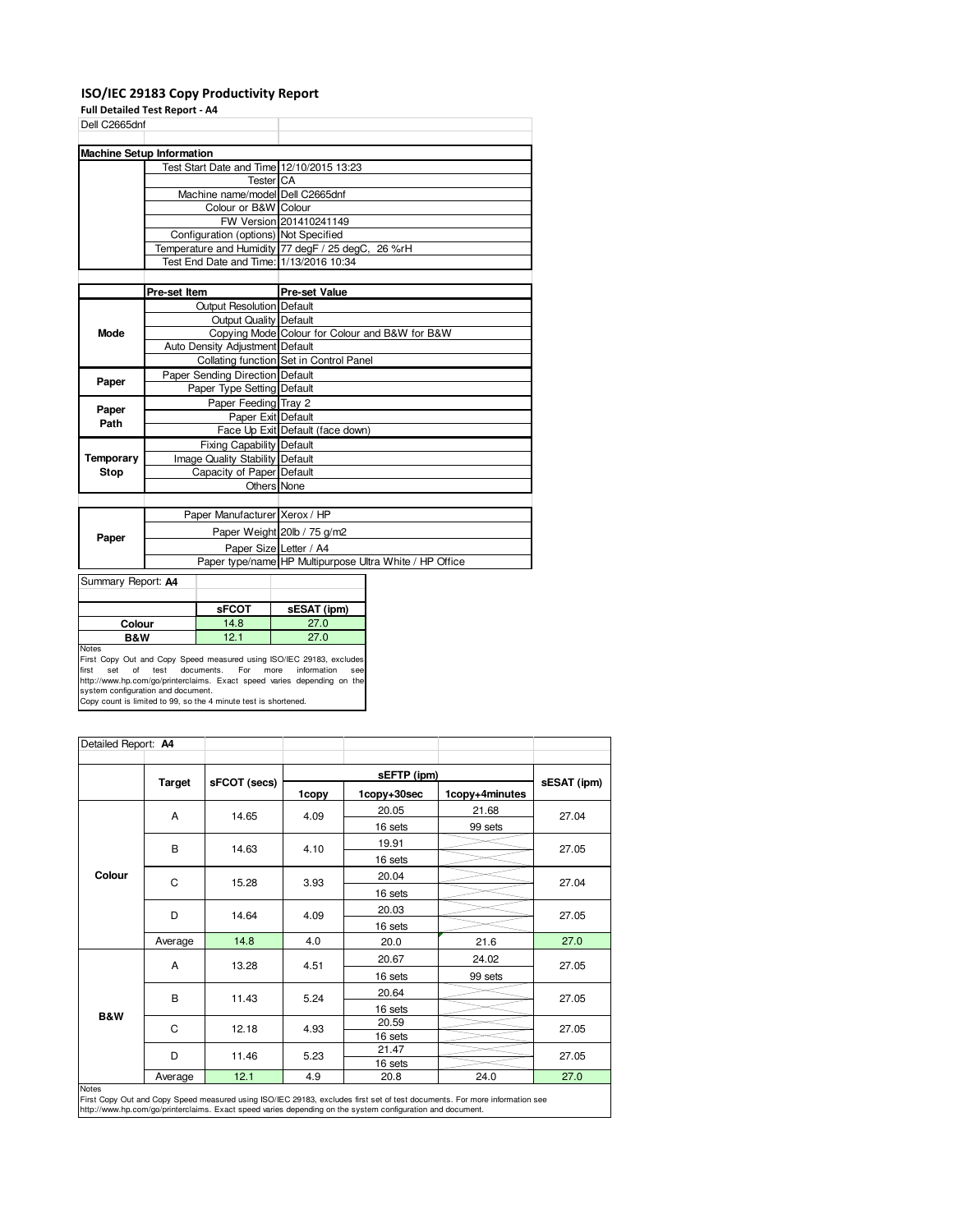## **ISO/IEC 24735 Copy Productivity Report**

Paper Size Letter / A4

**Full Detailed Test Report ‐ LETTER**

| <b>Machine Setup Information</b>         |                                                                 |
|------------------------------------------|-----------------------------------------------------------------|
| Test Start Date and Time 12/17/2015 9:32 |                                                                 |
| <b>Tester</b> CA                         |                                                                 |
| Machine name/model Dell C2665dnf         |                                                                 |
| Colour or B&W Colour                     |                                                                 |
|                                          | FW Version 201410241149                                         |
| Configuration (options) Not Specified    |                                                                 |
|                                          | Temperature and Humidity 76 degF / 24 degC, 14 %rH              |
| Test End Date and Time: 1/12/2016 8:53   |                                                                 |
|                                          |                                                                 |
| <b>Pre-set Item</b>                      | <b>Pre-set Value</b>                                            |
| <b>Output Resolution Default</b>         |                                                                 |
| Output Quality Default                   |                                                                 |
| Copying Mode Default                     |                                                                 |
| Auto Density Adjustment Default          |                                                                 |
|                                          | Collating function Activated (if not activated in default mode) |
| Paper Sending Direction Default          |                                                                 |
| Paper Type Setting Default               |                                                                 |
|                                          | Paper Feeding Standard cassette                                 |
|                                          | Paper Exit Standard exit tray                                   |
| Face Up Exit Default                     |                                                                 |
| <b>Fixing Capability Default</b>         |                                                                 |
| <b>Image Quality Stability Default</b>   |                                                                 |
| Capacity of Paper Default                |                                                                 |
|                                          | <b>Others</b> Default                                           |
|                                          |                                                                 |
| Paper Manufacturer Xerox / HP            |                                                                 |
|                                          | Paper Weight 20lb / 75 g/m2                                     |

| ISO/IEC 24735 Copy Productivity Report                              |                     |             |            |                   |                |                   |       |       |
|---------------------------------------------------------------------|---------------------|-------------|------------|-------------------|----------------|-------------------|-------|-------|
| Detailed Report: LETTER                                             |                     |             |            |                   |                |                   |       |       |
|                                                                     |                     | FSOT (secs) |            | EFTP (ipm)        |                | <b>ESAT (ipm)</b> |       |       |
|                                                                     | <b>Copying Mode</b> | 1 set only  | 1 set only | $1$ set $+30$ sec | 1 set $+$ 4min | 1 set $+30$ sec   |       |       |
|                                                                     | 1:1                 | 27.07       | 8.86       | 19.30             | 24.59          | 27.12             |       |       |
|                                                                     |                     |             | $1$ set)   | 5 sets            | 28 sets        |                   |       |       |
| <b>Color Mode</b>                                                   | 1:2                 | 32.63       | 7.34       | 13.42             |                | 18.60             |       |       |
|                                                                     |                     |             | 1 set)     | 4 sets            |                |                   |       |       |
|                                                                     | 2:2                 | 44.78       | 5.34       | 12.02             |                | 18.60             |       |       |
|                                                                     |                     |             | 1 set)     | 4 sets            |                |                   |       |       |
|                                                                     | 1:1                 |             |            | 19.30             | 12.43          | 22.43             | 23.98 | 28.09 |
|                                                                     |                     |             |            | 5 sets            | 31 sets        |                   |       |       |
| <b>B&amp;W</b> mode                                                 | 1:2                 | 27.82       | 8.62       | 14.40             |                | 18.60<br>18.60    |       |       |
|                                                                     |                     |             |            | 4 sets            |                |                   |       |       |
|                                                                     | 2:2                 | 29.54       | 8.10       | 14.06             |                |                   |       |       |
|                                                                     |                     |             |            | 4 sets            |                |                   |       |       |
| <b>Notes</b><br>Reports located: http://www.hp.com/go/printerclaims |                     |             |            |                   |                |                   |       |       |